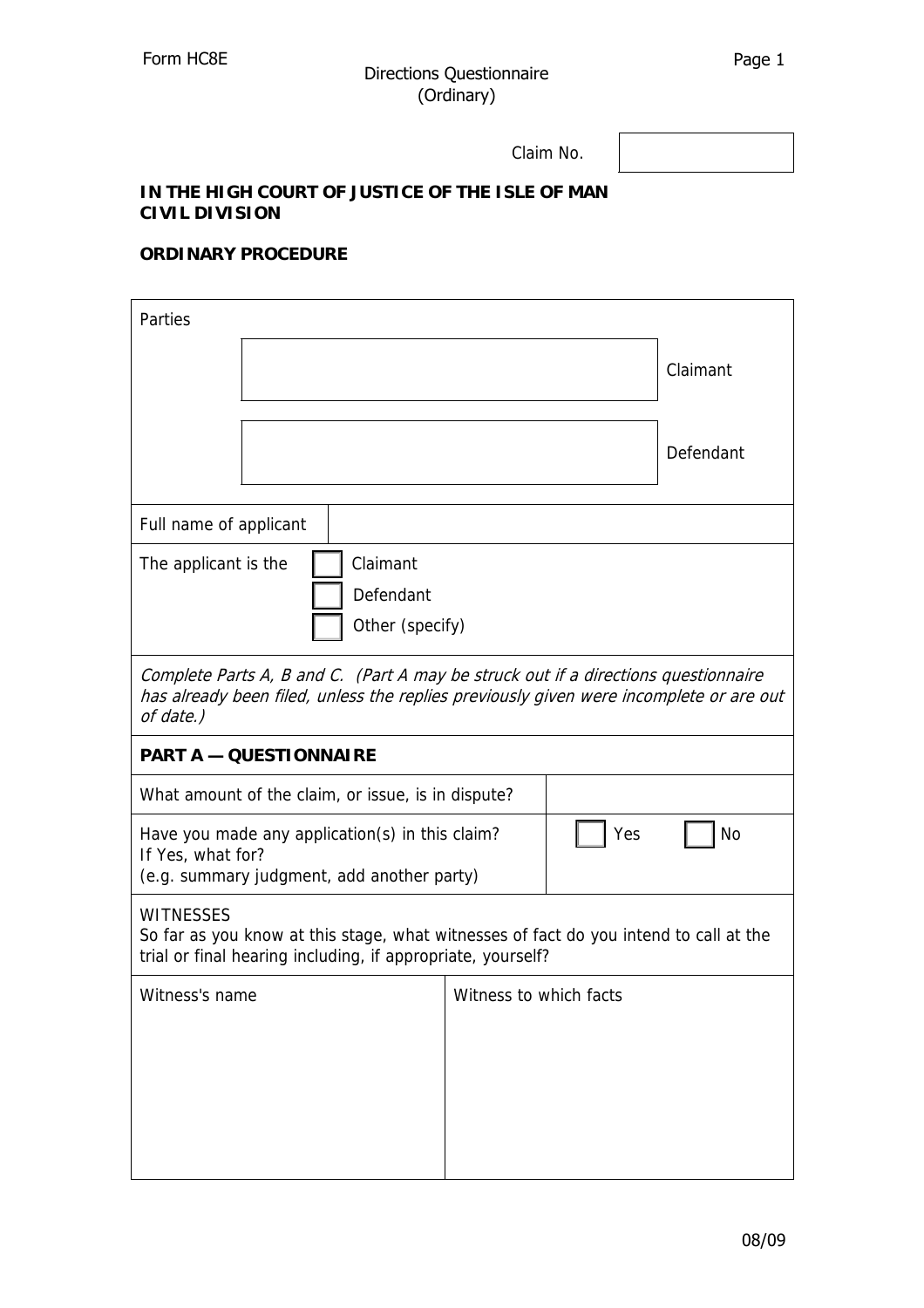| Do you wish to use expert evidence at the trial or final<br>hearing?                                                                                                               | Yes                                                                 | No           |                   |  |  |
|------------------------------------------------------------------------------------------------------------------------------------------------------------------------------------|---------------------------------------------------------------------|--------------|-------------------|--|--|
| Have you already copied any experts' report(s) to the<br>other party(ies)?                                                                                                         | None yet obtained<br>Yes                                            | lNo          |                   |  |  |
| Do you consider the case suitable for a single joint expert<br>in any field?                                                                                                       | Yes                                                                 | No           |                   |  |  |
| Please list any single joint experts you propose to use and any other experts you<br>wish to rely on. Identify single joint experts with the initials 'SJ' after their name(s).    |                                                                     |              |                   |  |  |
| Expert's name                                                                                                                                                                      | Field of expertise (eg. orthopaedic surgeon,<br>surveyor, engineer) |              |                   |  |  |
| Do you want your expert(s) to give evidence orally at the<br>trial or final hearing?                                                                                               |                                                                     | Yes          | No                |  |  |
| If Yes, give the reasons why you think oral evidence is necessary:                                                                                                                 |                                                                     |              |                   |  |  |
| <b>TRIAL</b>                                                                                                                                                                       |                                                                     |              |                   |  |  |
| How long do you estimate the trial will take?                                                                                                                                      | day(s)<br>hours                                                     |              |                   |  |  |
| Are there any days when you, an expert or an essential<br>witness will not be able to attend court for the trial or<br>Yes<br>No<br>final hearing?<br>If Yes, please give details: |                                                                     |              |                   |  |  |
|                                                                                                                                                                                    |                                                                     |              |                   |  |  |
| Name                                                                                                                                                                               | Date(s) not available                                               |              |                   |  |  |
| <b>PART B - APPLICATION FOR DIRECTIONS</b> (tick and complete as appropriate)<br>Any directions which have been agreed by all parties should be marked "Agreed".                   |                                                                     |              |                   |  |  |
| 1. Directions hearing<br>The applicant wishes the application to be dealt with                                                                                                     |                                                                     | at a hearing | without a hearing |  |  |
| If a hearing is requested -<br>How long is the hearing expected to last?                                                                                                           |                                                                     | hours        | minutes           |  |  |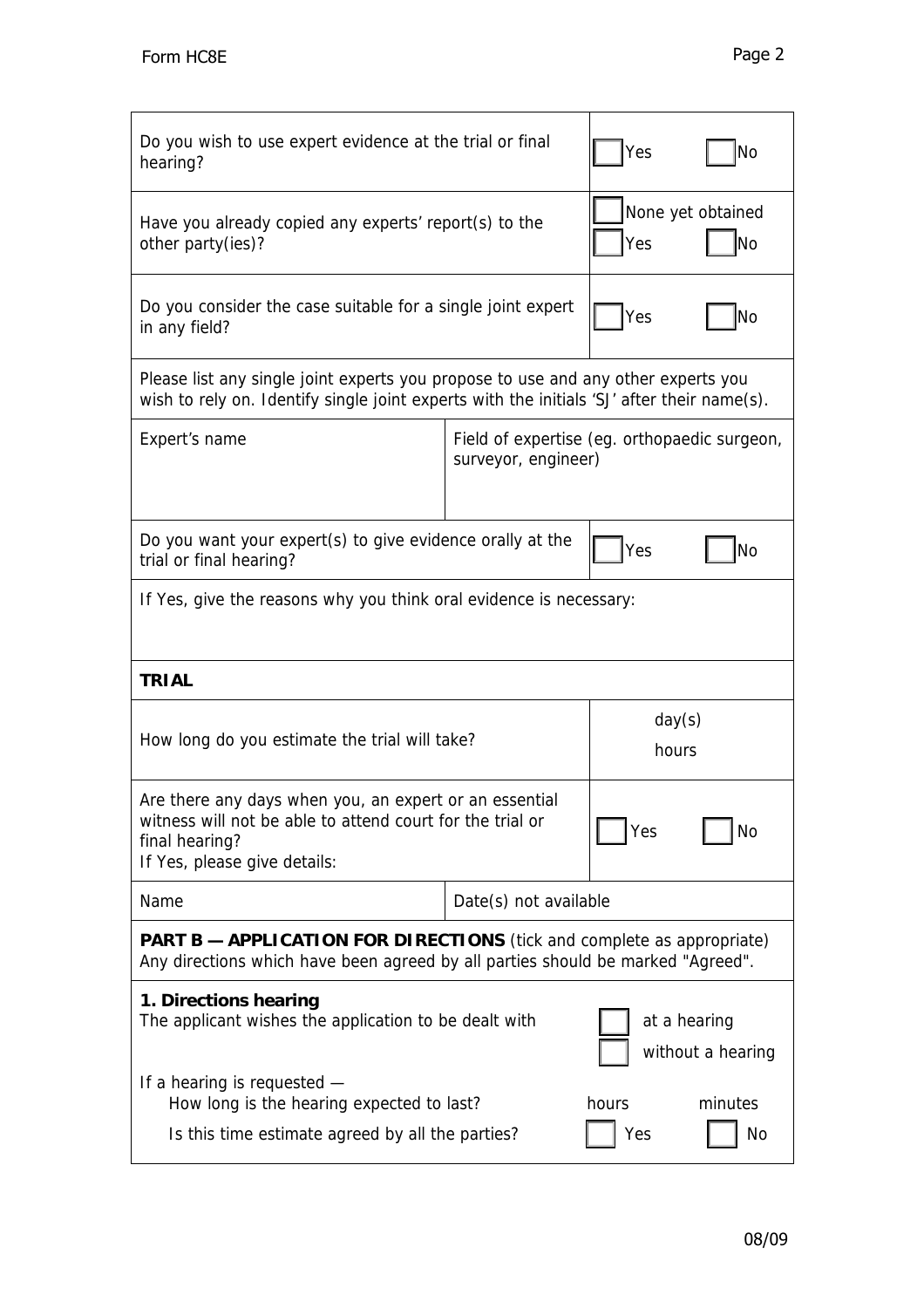| 2. Statements of case<br>The claimant must serve a reply (if any) not later than                                                                                                                                                                                                                                                                                                                                                             |  |  |  |  |
|----------------------------------------------------------------------------------------------------------------------------------------------------------------------------------------------------------------------------------------------------------------------------------------------------------------------------------------------------------------------------------------------------------------------------------------------|--|--|--|--|
| 3. Disclosure and inspection of documents<br>Order for disclosure                                                                                                                                                                                                                                                                                                                                                                            |  |  |  |  |
| (An order for disclosure is for standard disclosure unless the court directs otherwise.)                                                                                                                                                                                                                                                                                                                                                     |  |  |  |  |
| Each party must serve a list of documents on every other party                                                                                                                                                                                                                                                                                                                                                                               |  |  |  |  |
| not later than                                                                                                                                                                                                                                                                                                                                                                                                                               |  |  |  |  |
| Order for specific disclosure [and specific inspection] of the following                                                                                                                                                                                                                                                                                                                                                                     |  |  |  |  |
| documents or classes of documents:                                                                                                                                                                                                                                                                                                                                                                                                           |  |  |  |  |
| 4. Witnesses<br>Each party must serve on the other parties any witness statement of the oral<br>evidence which the party intends to rely on in relation to any issues of fact to<br>be decided at the trial not later than<br>Each party may call not more than one expert witness to give evidence at the<br>trial in relation to the following issue(s). A copy of the expert's report must<br>be served on the other party not later than |  |  |  |  |
| Evidence on the following issue(s) shall be given by a single joint expert.                                                                                                                                                                                                                                                                                                                                                                  |  |  |  |  |
| 5. Case management                                                                                                                                                                                                                                                                                                                                                                                                                           |  |  |  |  |
| The claimant shall file and serve on every other party a case summary not<br>later than                                                                                                                                                                                                                                                                                                                                                      |  |  |  |  |
| A [case management conference] [pre-trial review] shall be held on or after                                                                                                                                                                                                                                                                                                                                                                  |  |  |  |  |
| 6. Additional directions<br>If you wish the court to give additional directions, set out below the directions you<br>are requesting. Continue on separate sheet if necessary.                                                                                                                                                                                                                                                                |  |  |  |  |
|                                                                                                                                                                                                                                                                                                                                                                                                                                              |  |  |  |  |
|                                                                                                                                                                                                                                                                                                                                                                                                                                              |  |  |  |  |
|                                                                                                                                                                                                                                                                                                                                                                                                                                              |  |  |  |  |
| <b>PART C - DECLARATION AND APPLICATION</b>                                                                                                                                                                                                                                                                                                                                                                                                  |  |  |  |  |
| I believe that the facts stated in Part A are true.<br>I apply for directions in this claim as set out in Part B.                                                                                                                                                                                                                                                                                                                            |  |  |  |  |